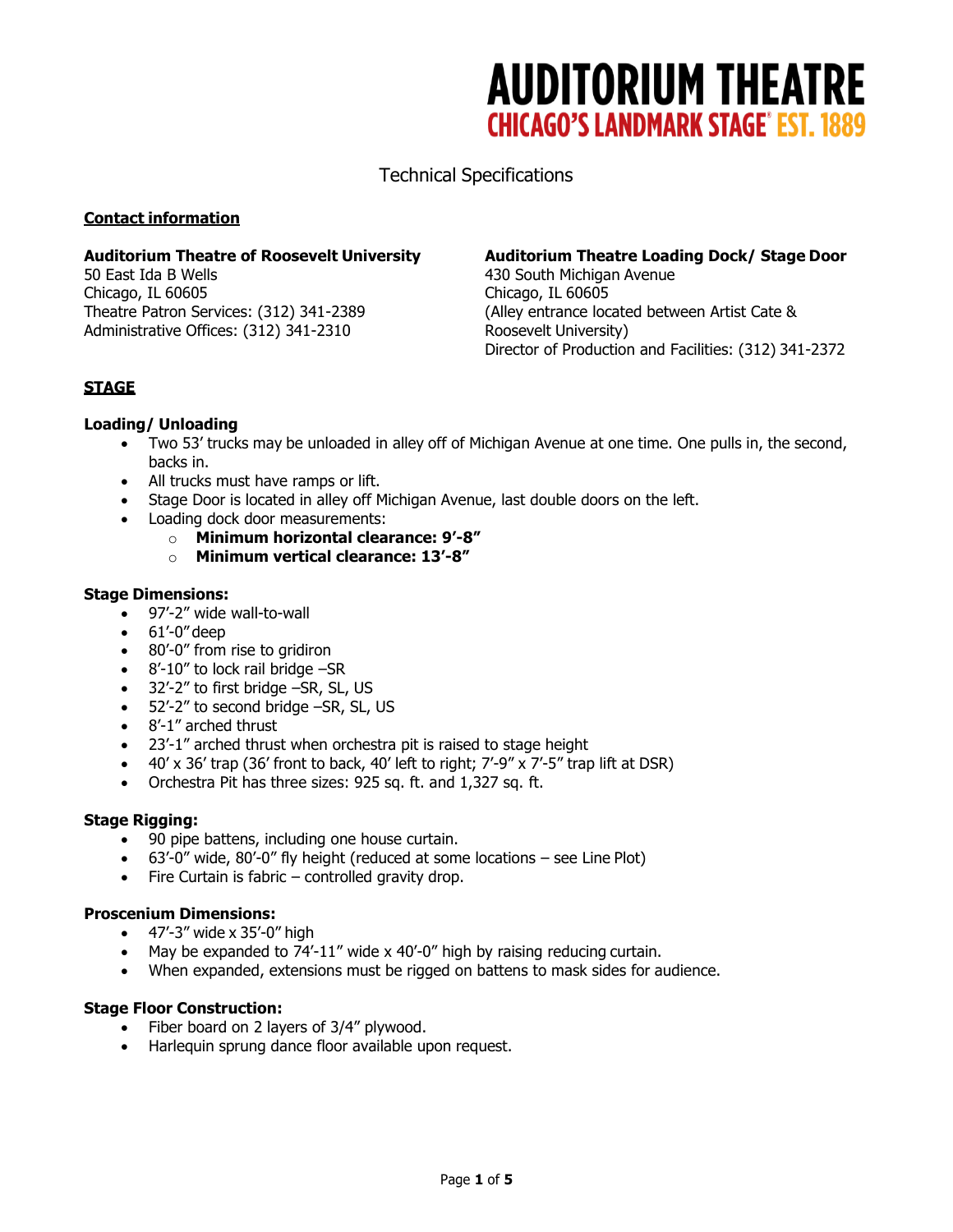#### **Dimensions:**

- Distance from balcony rail to curtain: 107'
- Distance from balcony rail to backdrop: 155'
- Distance from spot booth to curtain: 157'
- Distance from projection at rear of Main Floor to curtain: 120'

## **ARTIST SUPPORT FACILITIES**

#### **Basement**

- Wardrobe & Laundry Facilities located stage right, basement level.
- Musician's Locker room at basement level.

#### **First Floor (Stage Level)**

- Room 1 SR: 1 mirror, 1 sink, 1 toilet, 1 shower
- Room 2 SR: 2 mirrors, 1 sink, 1 toilet
- Room 3 SR: 1 mirror, 1 sink
- Room 4 SL: 2 mirrors, 2 sinks, 1 toilet

#### **Basement dressing room A**

- Room 1: 4 mirrors, 2 sinks, 1 toilet, 1 shower
- Room 2: 4 mirrors, 2 sinks, 1 toilet, 1 shower
- Room 3: 4 mirrors, 2 sinks, 1 toilet, 1 shower
- Room 4: 2 mirrors, 1 sink, 1 toilet, 1 shower
- Room 5: 2 mirrors, 1 sink, 1 toilet, 1 shower
- Room 6: 2 mirrors, 1 sink, 1 toilet, 1 shower
- Room 7: 7 mirrors, 2 sinks, 1 toilet, 1 shower
- Room 8: 7 mirrors, 2 sinks, 1 toilet, 1 shower

#### **Basement dressing room B**

- Room 9: Women Chorus: 21 mirrors, 8 sinks, 1 toilet, 2 urinals, 4 showers
- Room 10: Men Chorus: 20 mirrors, 8 sinks, 4 toilets, 4 showers
- Room 11: Internal Chorus: 10 mirrors, 3 sinks
- Musician's Room: 76 lockers, 2 change rooms, m/w restrooms
- Conductor's Room: 1 mirror, 1 toilet, 1 shower
- Green Room: 1 sofa, 1 tables, prep counter & sink

## **EQUIPMENT**

#### **Carpentry / Soft Goods**

- Black Drapes:
	- o 5 sets of legs and borders
	- $\circ$  1 white leno-filled cyc 38'x60'
	- $\circ$  1 black out 40'x60'
	- $\circ$  1 black w/ 50% fullness 40' by 60'
- Harlequin Liberty Sprung Dance Floor
- $\bullet$  1', 2', 3' Platforms @ 4' by 8' @ 6 each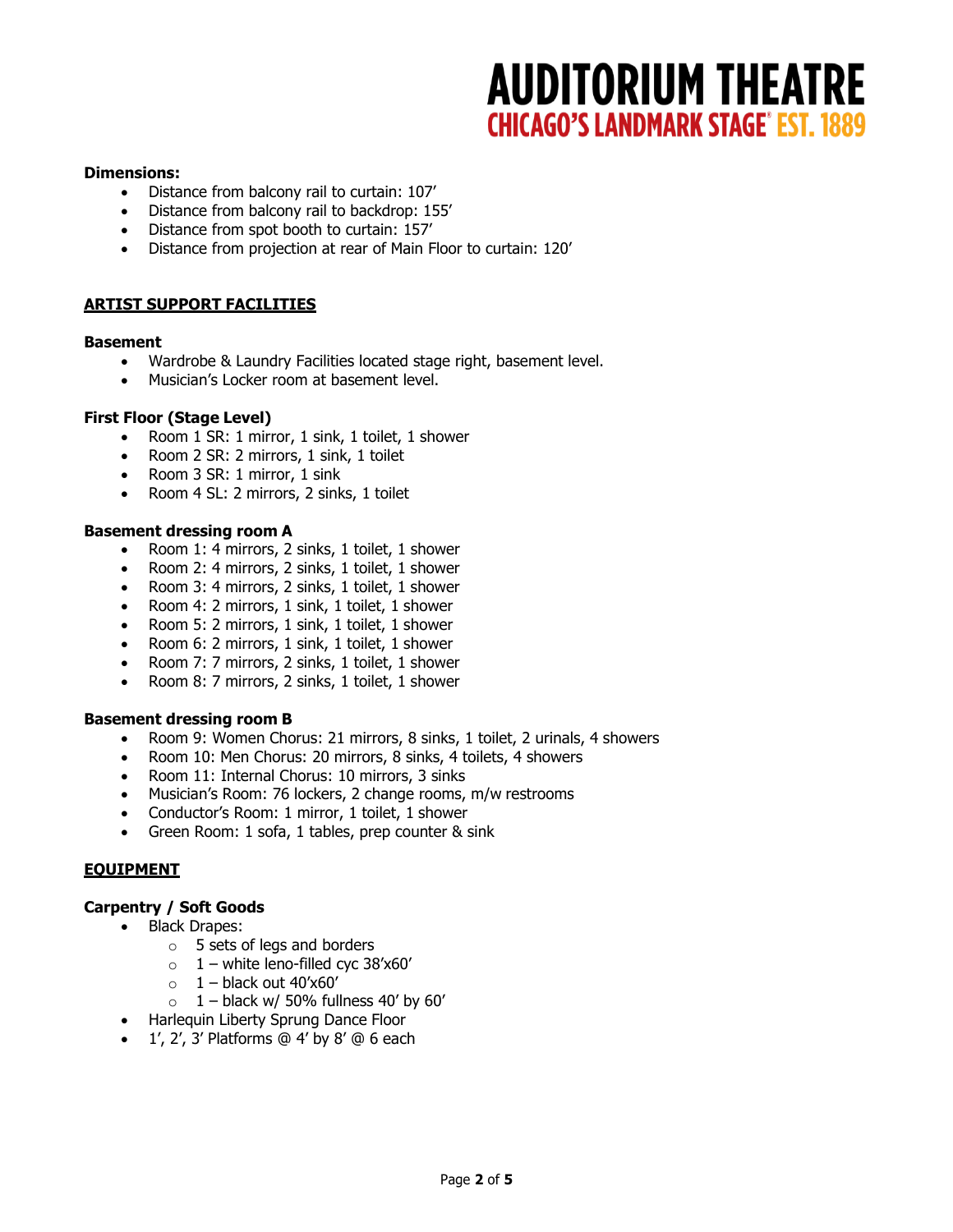## **Properties**

- 40 Music Stands with Lights
- 104 Black padded chairs
- 12 Black plastic chairs
- Harlequin Dance Floor Covering reversible black/ gray
- Black lectern Modern style

#### **Lighting**

- No Repertory Plot Hung
- Lighting position is located on the rear Main Floor, center, Dress Circle Lobby
- 3- Super Trooper LT, 2K Spotlights with color frames
- SL & SR Box Booms, 18 19° source 4 lamps per side
- Cove position,  $12 5^\circ$  source 4 lamps
- 24- circuits available on balcony rail (balcony rail is available upon request)
- 40' (UL40) single person lift
- 4- 240 volt company boxes at 100, 200, 400, & 600 amps

#### **Control**

- ETC IonXE 20 2K Console
- 2- remote video monitors
- 1 remote focus unit
- 100' 5-pin XLR cable
- 6- 75' 5-pin XLR cable
- 12-25' 5-pin XLR cable
- 5-pin XLR terminator
- DMX "opti-iso" splitters
- UPS power supply

#### **Dimming**

- ETC Sensor 96x2.4k dimmer rack with 32 6-circuit multi-outputs
- 50' set of 4/0 feeder with cam-lock connector
- 25' set of 4/0 feeder with cam-lock connector
- 10' set of 4/0 feeder with cam-lock connector

#### **Instruments**

- 12- 5 DEG ETC Source 4 @ 575w
- 1- 19 DEG ETC Source 4 @ 575w
- 43- 26 DEG ETC Source 4 @ 575w
- 28- 36 DEG ETC Source 4 @ 575w
- 5- 50 DEG ETC Source 4 @ 575w
- 12- Altman 3-cell Sky Cycs
- 47- Altman Par 64 cans

#### **Accessories**

- 200- Safety cables
- 42- Source pattern holders
- 12- Source iris kits
- 48- Source 4 top hats
- 24- 10" barndoors
- 8- 12**'**x1.5" pipes with 50-lb pipe bases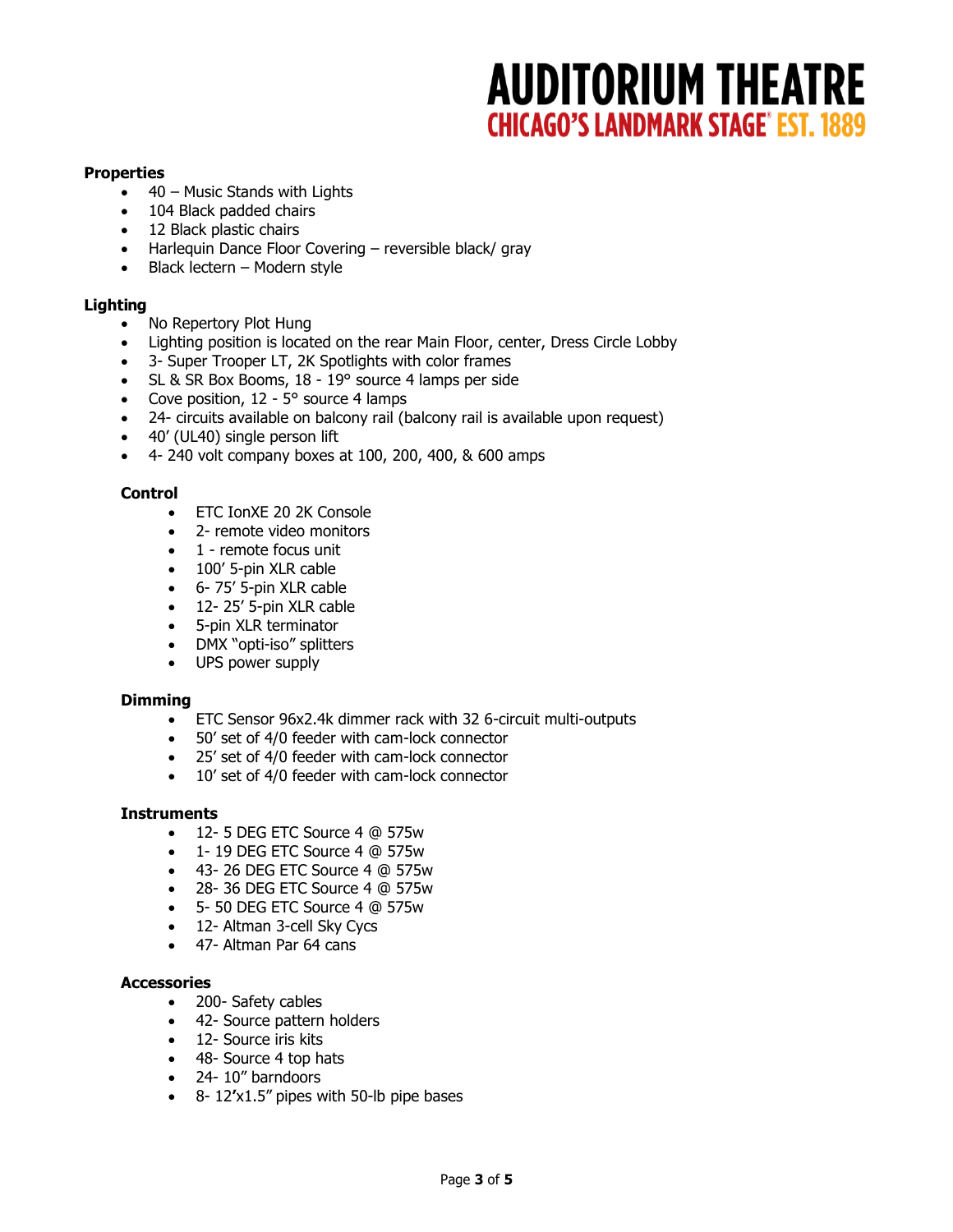#### **Cable**

- 6-125' 6-CCT multi
- $6 100'$  6-CCT multi
- 10-75' 6-CCT multi
- 12- 50' 6-CCt multi
- 12- 25' 6-CCT multi
- 13- 6-CCT break-outs
- 3- 6-CCT break-ins
- 6- 6-CCT to 12-CCT pyle adaptors
- $-6$  75' 12/3 stage cable
- $\bullet$  10- 50' 12/3 stage cable
- $\bullet$  10-25' 12/3 stage cable
- $\bullet$  15- 10' 12/3 stage cable
- $\bullet$  15- 5' 12/3 stage cable
- 36- 2-fers
- 6- Ed slip adaptors
- 6- Slip ed adaptors
- $-6$  50' 12/3 Edison cables

## **Audio**

- Meyer FOH System right & left Melody stacks @ 5 each; 9 Mica cabinet center cluster; HP650 bass cabinets @ 1 each left & right
- Audio delay for upper levels
- 4 Front fill speakers w/ Crown amp
- Yamaha M7CL 48 channel board
- 32 Channel FOH snake / 100' & 75' 12 Channel sub-snakes / 150' 6 Channel sub-snake
- 6 Wireless Receivers
- Wireless microphones: 4 Shure wireless -Beta87A; 3 bodypacks for 3 lavalier OR 2 head-set
- Wired microphones: 2 SM18 condenser lectern; 7 SM58; 4 SM57, 1 Beta 52; 6 SM137; 3 switched VOG
- $\bullet$  Mic stands 20 boom & 10 straight
- 2 Tascam & 2 Sony CD players
- 4 Nexo speakers Stage monitors
- $\bullet$  4 DI
- Press Box 24 output mic level / 6 output line level
- Clear com system  $-1$  channel, 14 headsets
- Complete Paging System to all dressing rooms

## **Video**

- Video monitor for late seating
- 2 Barco HDX-W14 Projectors 14,000 lumens
- Switching station monitors (playback, record, pre-view)
- 32' by 18' (16:9) Screen
- IMAG Camera Sony Power HAD EX CA D50
- BlueRay / DVD player